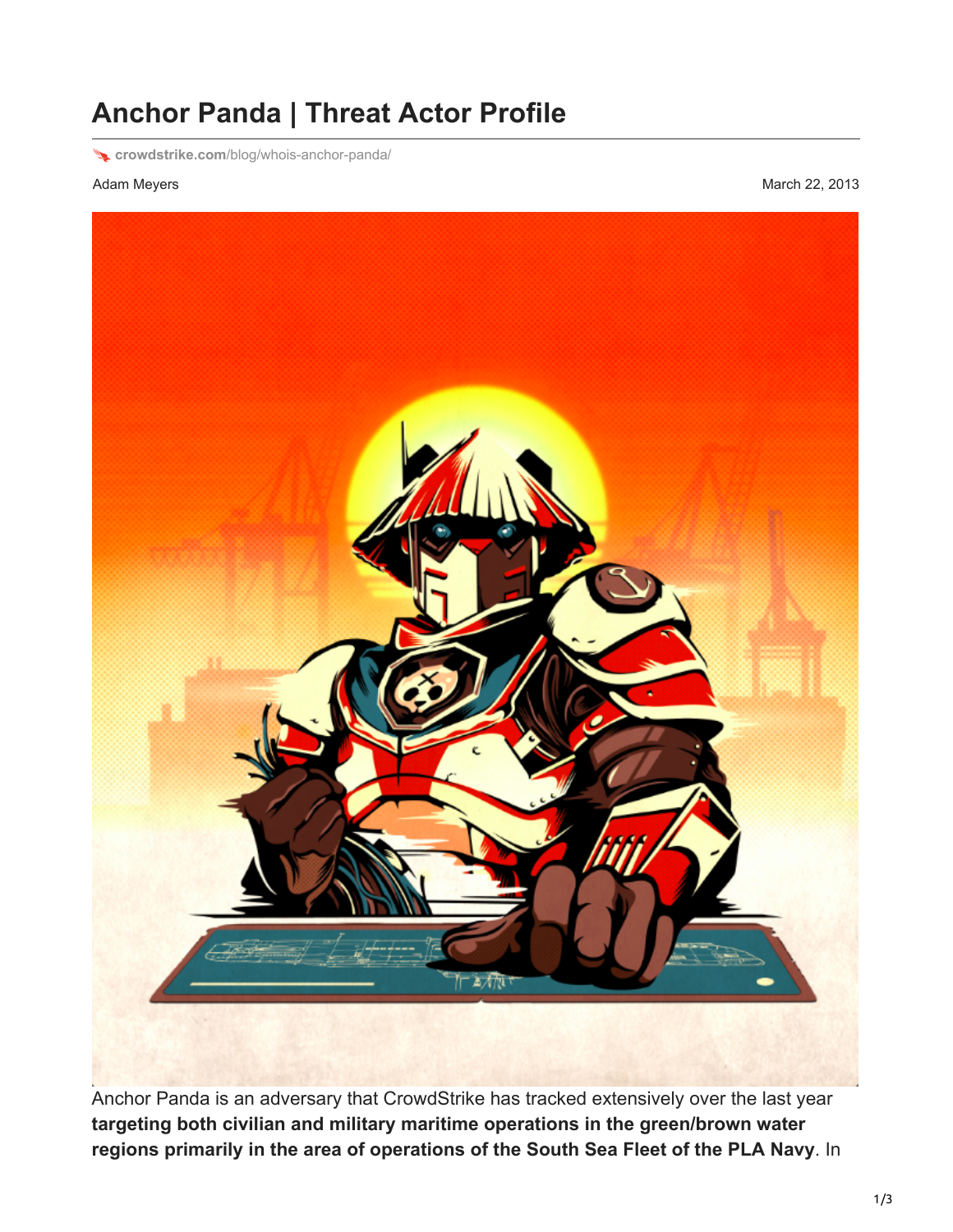addition to maritime operations in this region, Anchor Panda also **heavily targeted western companies in the US, Germany, Sweden, the UK, and Australia, and other countries involved in maritime satellite systems, aerospace companies, and defense contractors.**

Not surprisingly, embassies and diplomatic missions in the region, foreign intelligence services, and foreign governments with space programs were also targeted. We won't share too many details about this adversary – we don't want to make it too easy for them – but we will share some signatures specific to Anchor Panda. These signatures will help you find Anchor Panda, just remember to change the Signature ID (sid).

alert tcp \$VICTIM any -> \$CONTROLLER any (msg: "[CrowdStrike] ANCHOR PANDA - Adobe Gh0st Beacon"; flow: established, to\_server; content: "Adobe"; offset: 0; depth: 5; content: "|e0 00 00 00 78 9c|"; distance: 4; within: 15; sid: xxx; rev: 1; reference: url,http://blog.crowdstrike.com/whoisanchor-panda/index.html; )

alert tcp \$CONTROLLER any -> \$VICTIM any (msg: "[CrowdStrike] ANCHOR PANDA - Poison Ivy Keep-Alive - From Controller"; dsize: 48; flow: established, from\_server; content: "|54 90 1d b0 18 1b 7c ce f4 5b 24 2f ec c7 d2 21|"; depth: 16; sid: xxx; rev: 1; reference: url,http://blog.crowdstrike.com/whois-anchor-panda/index.html; )

alert tcp \$VICTIM any -> \$CONTROLLER any (msg: "[CrowdStrike] ANCHOR PANDA - Poison Ivy Keep-Alive - From Victim"; dsize: 48; flow: established, to\_server; content: "|af c0 bb 65 5d 07 e0 0d bf ab 75 2f 82 79 ae 26|"; depth: 16; sid: xxx; rev: 1; reference: url,http://blog.crowdstrike.com/whois-anchor-panda/index.html; )

alert tcp \$VICTIM any -> \$CONTROLLER any (msg: "[CrowdStrike] ANCHOR PANDA Torn RAT Beacon Message Header Local"; flow: established, to\_server; dsize: 16; content: "|00 00 00 11 c8 00 00 00 00 00 00 00 00 00 00 00|"; depth: 16; flowbits: set,toread\_header; flowbits: noalert; sid: xxx; rev: 1; reference: url,http://blog.crowdstrike.com/whois-anchor-panda/index.html; )

alert tcp \$VICTIM any -> \$CONTROLLER any (msg: "[CrowdStrike] ANCHOR PANDA Torn RAT Beacon Message"; dsize: 200; flow: to\_server,established; flowbits: isset,toread\_header; content: "|40 7e 7e 7e|"; offset: 196; depth: 4; sid: xxx; rev: 1; reference: url, http://blog.crowdstrike.com/whois-anchorpanda/index.html; )

## **Other Known China-based Adversaries**

*Curious about other nation-state adversaries? Visit our [threat actor hub](http://www.crowdstrike.com/blog/meet-the-adversaries/) to learn about the new adversaries that the CrowdStrike team discovers.*